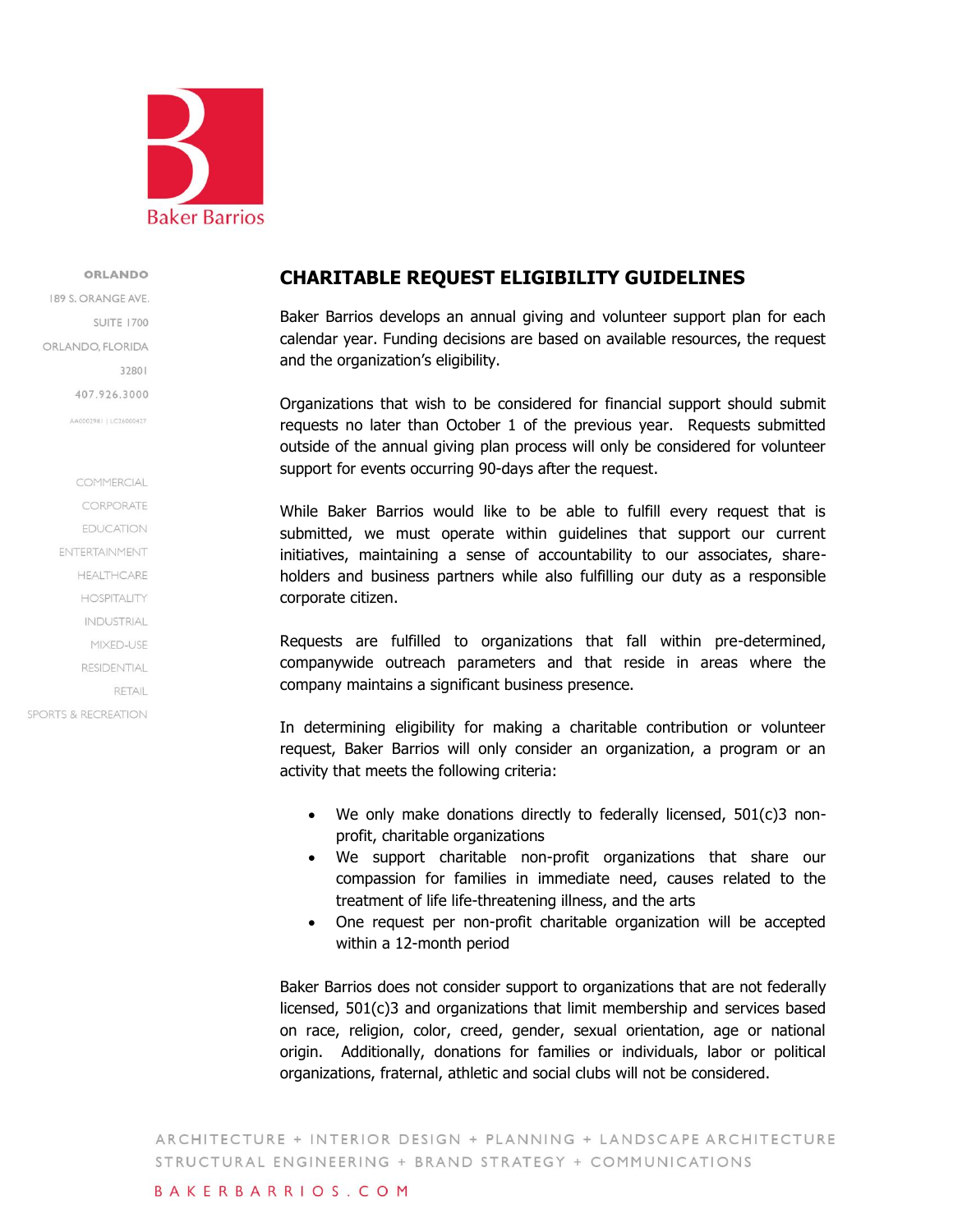

# **CHARITABLE CONTRIBUTION AND/OR VOLUNTEER REQUEST APPLICATION FORM**

All proposals for monetary, in-kind, or volunteer support must be submitted via email to Shanon Larimer, Principal in charge of Corporate Philanthropy and Community Relations at [slarimer@bakerbarrios.com.](mailto:slarimer@bakerbarrios.com)

The following form must be completed in exact order and in its entirety for us to consider making a donation to your charity. All electronic requests will receive a response within two-weeks.

If the question is not applicable, please enter N/A in the field to continue with your request.

#### **What assistance are you requesting?**

\_\_\_\_\_ Financial Support (Please include specific amount)

\_\_\_\_\_ Volunteer Assistance

\_\_\_\_\_ Pro-Bono Services

# **Organization information:**

- $\triangleright$  Full, legal name of organization (no abbreviations)
- $\triangleright$  Physical address (Please include city, state and zip code)
- $\triangleright$  Phone number
- $\triangleright$  Website of organization
- $\triangleright$  Tax identification number
- $\triangleright$  Mission statement of organization
- $\triangleright$  Board of Directors listing, noting their business and/or affiliations

ARCHITECTURE + INTERIOR DESIGN + PLANNING + LANDSCAPE ARCHITECTURE STRUCTURAL ENGINEERING + BRAND STRATEGY + COMMUNICATIONS